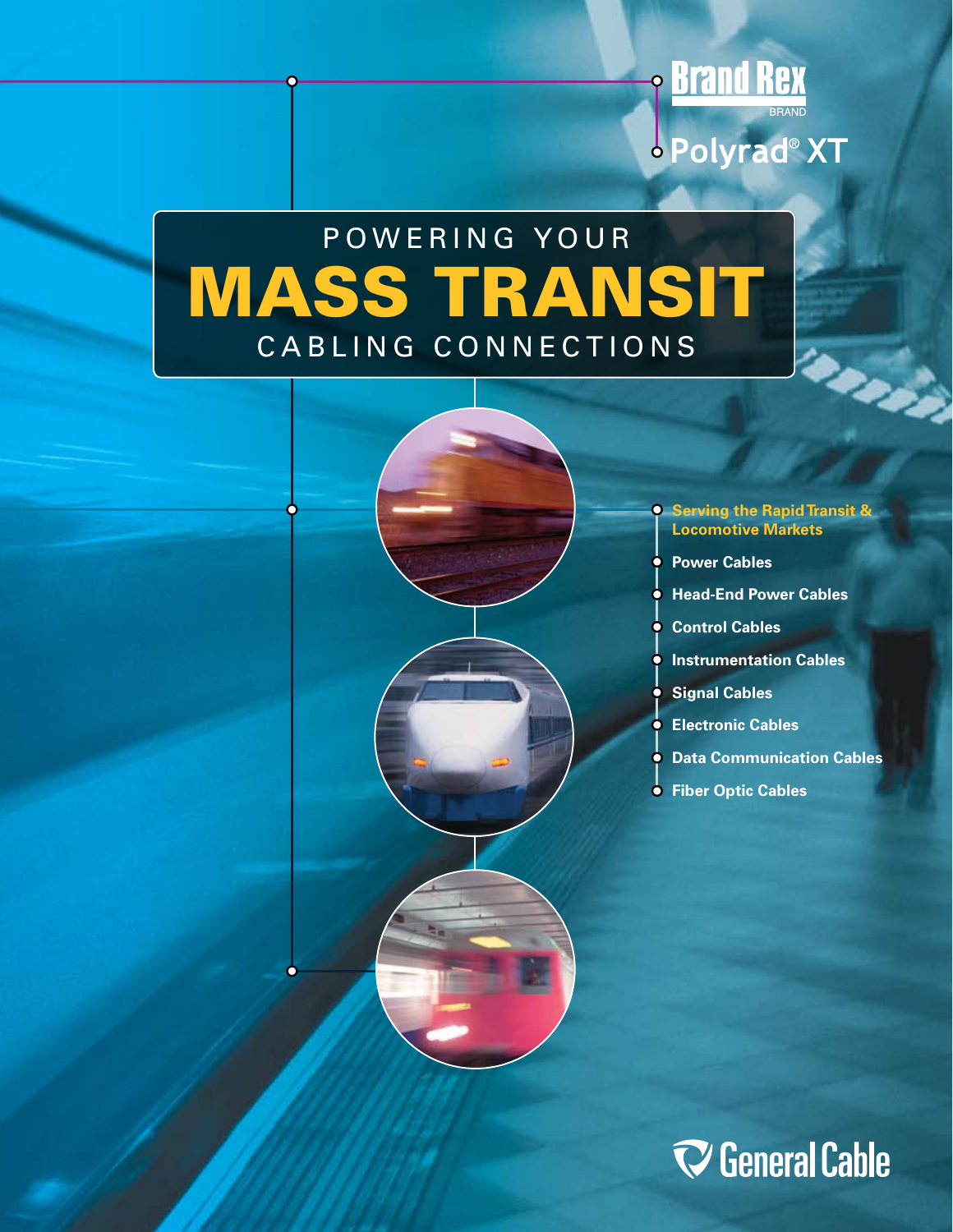# **Why General Cable? Why General Cable?**

For rapid transit, locomotive applications and rolling stock, General Cable provides the toughest cables to meet the most demanding requirements for long-term performance and reliability. As an industry leader in a challenging marketplace, General Cable is structured to deliver results:

- Leadership in Material Development
- Dedicated Engineering Expertise
- ISO 9001 Quality Assurance Program
- Advanced Customer eBusiness Tools





- **A Wide Range of Products**
- **Car/Locomotive Wiring**
- Control Cables
- Coupler Cables
- **Electronically Controlled** Pneumatic Brake (ECP) Cables
- Data Communication Cables
- Diesel-Electric Locomotive (DLO) Cables
- **Fire Protection Cables**
- **Head-End Power Cables**
- **Heating & Lighting Cables**
- **Motor Lead Cables**
- **Off-Road Equipment Cables**
- Power Cables



- **Transit Agencies**
- **Transit Car Builders**
- **Specification Design Consultants** 
	- Original Equipment Manufacturers (OEM)
	- Electrical Contractors
- Wholesale Electrical Distributors
- **Specialty Distributors**



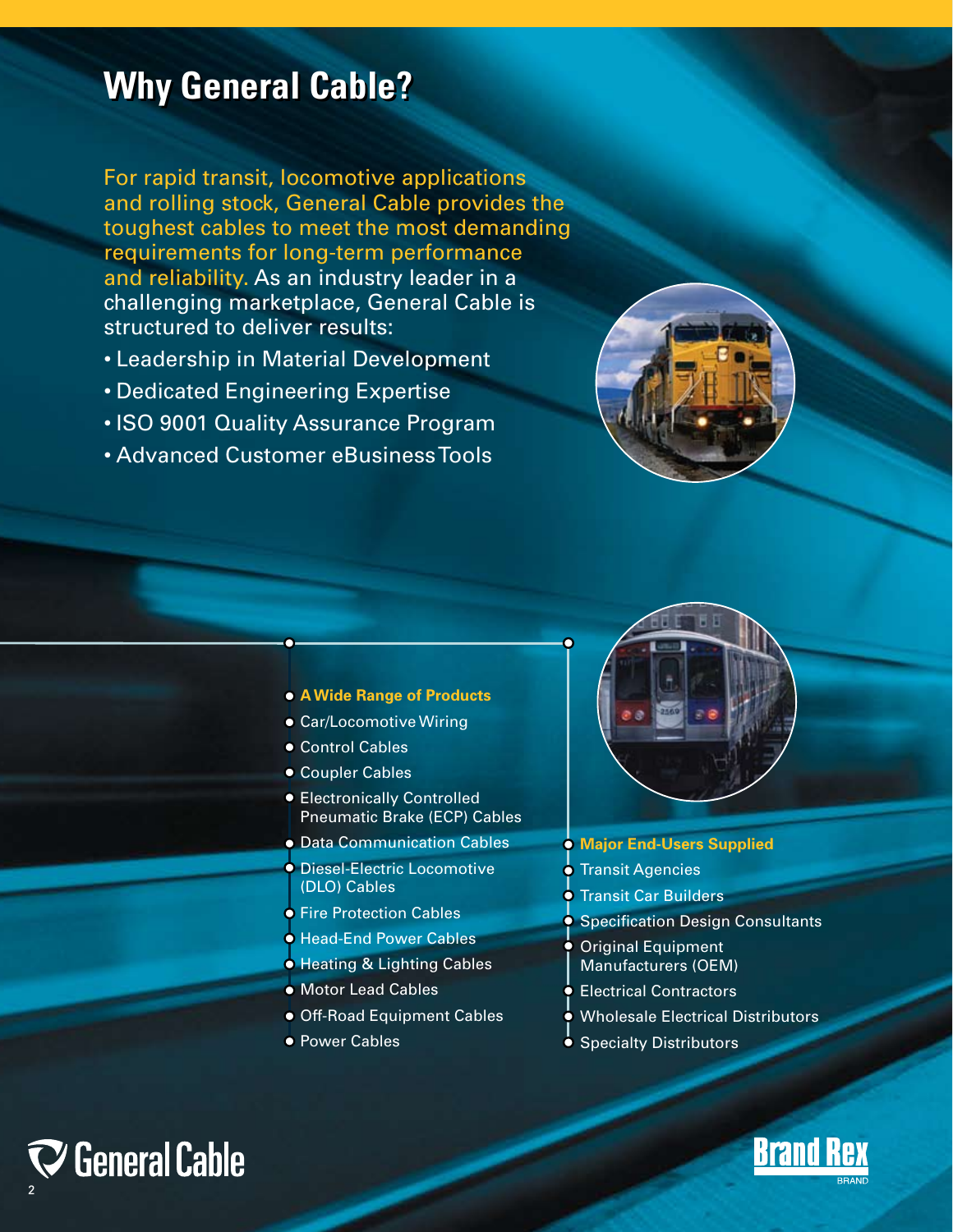# **Capabilities**

General Cable powers your rapid transit and locomotive applications with a wide range of wire and cable products. Our copper and fiber cable technology provides the working links that tie systems, power and communications together.

General Cable's copper transit products are engineered to meet demanding physical, mechanical and electrical requirements. With a breadth of sizes and configurations, our insulation and jacket materials range from general-purpose thermoplastics and polyolefins, to high-performance thermosets, such as radiation-cured low-smoke cross-linked polymers that provide superior protection and flexibility.

With the increased demand for safety, security and information integrity, fiber optic cables are rapidly gaining acceptance in the transit industry. From industrialgrade process control and outside-plant fiber optic cables to commercial-grade cables and blown optical fiber systems, General Cable has a fiber optic solution to meet the most stringent requirements with long-term performance and reliability. Our ultra-rugged low-smoke, zero-halogen (LSZH) irradiated cables are designed for today's data transmission and communications applications.

General Cable has extensive engineering expertise in the design and manufacturing of hybrid multi-core cables. A combination of General Cable's power, control, fiber optic and coaxial cables meet special purpose requirements for even the most difficult applications. By combining quality materials and efficient manufacturing processes, General Cable is one of the few companies that supplies multiple industries with custom cabling solutions.

 The Willimantic, Connecticut plant is one of the most diverse manufacturing facilities of its kind. More than 600,000 square feet of modern manufacturing space is dedicated to design, development, engineering and manufacturing, as well as a wide-range of in-house testing and technical support. General Cable's Industrial & Specialty facility has the expertise to design and develop an extensive variety of material into thousands of cable constructions for sustained and continuous operations in challenging environments. With our resources focused on providing outstanding quality, service and technical support on behalf of our customers, General Cable is the best partner for current and next generation transit cabling systems.





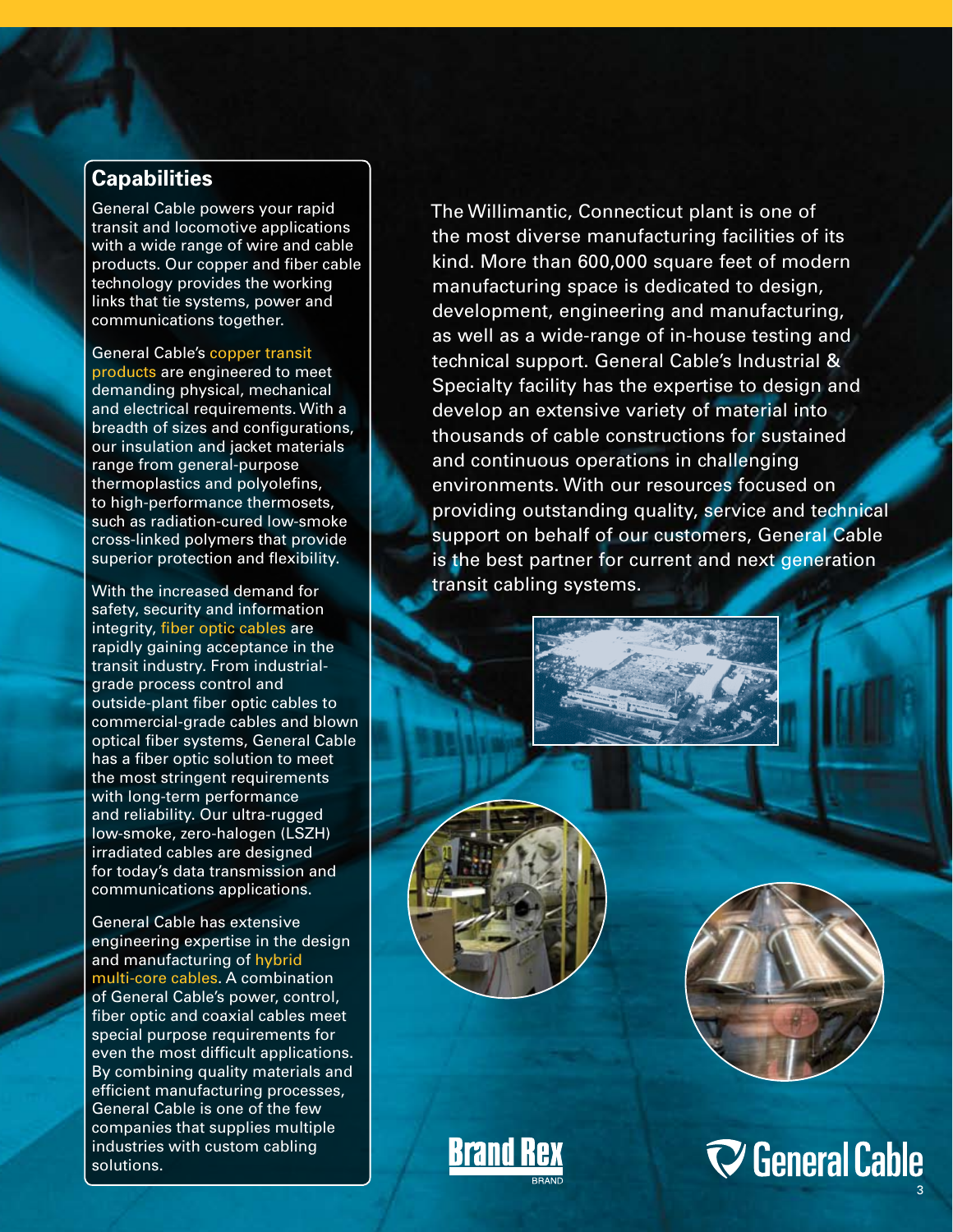# **Polyrad® XT Flexible Rapid Transit & Locomotive Wire and Cable Polyrad® XT Flexible Rapid Transit & Locomotive Wire and Cable**

General Cable's Brand Rex Brand Polyrad XT rapid transit and locomotive wire and cable is the chosen solution for demanding environments throughout the U.S. and the world. Polyrad XT is found extensively on all types of rapid transit and freight cars, heavyand light-rail cars, diesel-electric locomotives, wayside equipment and off-road vehicles.

Polyrad XT transit cable is specifically designed for original equipment and retrofit use in power and control circuits, and in motor leads. Polyrad XT's superior heat, flexibility and abrasion resistance—combined with its reduced size—simplifies cable installation and permits higher ampacities. Brand Rex Polyrad XT cables are fully tested to meet all applicable specifications and provide lifelong dependable service for transit, off-road and dieselpowered locomotives.

Unlike conventional insulating systems, Polyrad XT offers excellent overall balance of properties. Polyrad XT single conductor rapid transit and

locomotive car cables are dual rated 125°C/110°C and supplied in both 600 Volt and 2000 Volt constructions. Polyrad XT multi-conductor shielded and non-shielded rapid transit and locomotive car cables are rated at 125°C and supplied in a 600 Volt construction.



# $\nabla$  General Cable 4

# **Insulation System and Construction**

Brand Rex Polyrad XT insulation features a highly engineered and refined low-smoke polyolefin formulation used in conjunction with soft annealed, tinned copper conductors per ASTM B33. This insulation system combines outstanding flame retardance with excellent moisture-stable electrical values. The construction is further enhanced by radiation cross-linking, which transforms the original thermoplastic into a rugged thermosetting material. The result is a compound with excellent thermal stability–it will not soften or flow at elevated temperatures.

- Polyrad XT has increased toughness
- Greater resistance to cut-through
- Superior oil resistance
- Excellent low-temperature performance
- Excellent flexibility

# **Product Features and Benefits**

Polyrad XT wire and cables combine superior properties and performance for rapid transit, locomotive and off-road equipment applications.

- Dual 125°C/110°C temperature rating for long life, higher ampacities and protection from thermal overloads (single wires)
- Maximum flame retardance as demonstrated by VW-1 and for multi-conductor cables, the IEEE 383 (70,000 & 210,000 BTU/hr.) and IEEE 1202 (70,000 BTU/hr.)
- Excellent oil and chemical resistance
- Maximum dependability and mechanical toughness
- Higher ampacities and simplified installations made possible by small outside diameters, flexible stranding and insulation

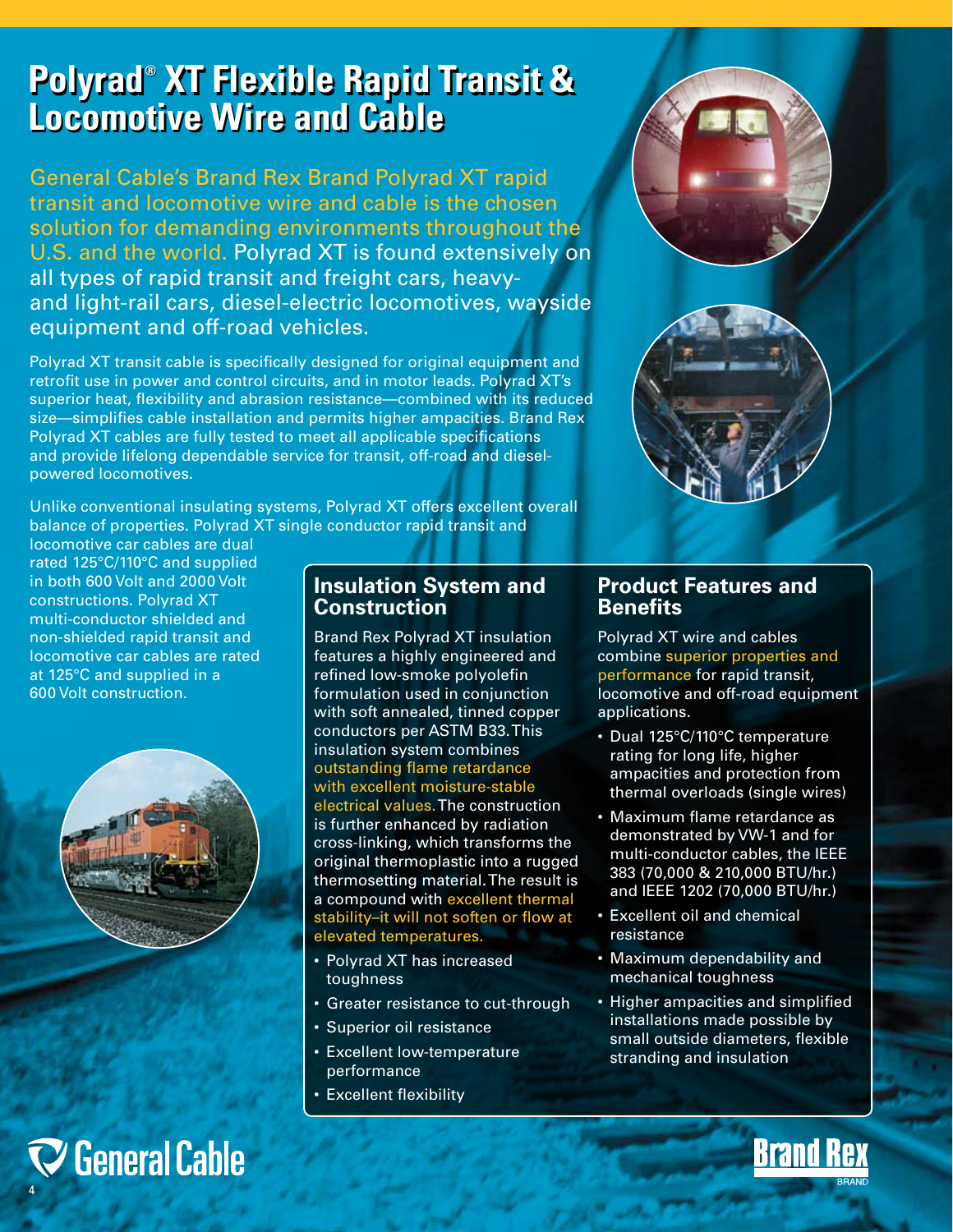# **Polyrad<sup>®</sup> XT Wire & Cable Testing**

General Cable has perfected the technique of radiation processing. Cross-linking the insulation and jacket using our unique radiation process creates a more flexible product. In radiation cross-linking, a scanner accurately and uniformly directs a high-energy electron beam from a power source over the wire insulation, resulting in a precise degree of cross-linking. This technique enables General Cable to effectively process smaller wires with thin insulation walls to meet the transit market's critical demand for high-density cabling.



# **Electrical Properties**

| <b>Requirement ICEA S-95-658</b>                                          |             | <b>Typical</b><br>General Cable* |
|---------------------------------------------------------------------------|-------------|----------------------------------|
| Insulation Resistance @ 125°C (megohms-Mft)                               | 2.0 Min.    | 8.3                              |
| Insulation Resistance Constant (K)                                        | 10,000 Min. | 30,600                           |
| Long-Term Insulation Resistance 26 Weeks<br>@ 90°C in water (megohms-Mft) | 10 Min.     | 15                               |
| <b>Accelerated Water Absorption</b><br>Electrical SIC 24 hours @ 75°C     | $6.0$ Max.  | 4.9                              |
| Increase in Capacitance, Percent                                          |             |                                  |
| 1-14 Days                                                                 | 3.0 Max.    | 2.5                              |
| 7-14 Days                                                                 | 1.5 Max.    | 1.3                              |
| Stability Factor after 14 days                                            | 1.0 Max.    | 018                              |

# **Physical Properties**

| <b>Requirement AAR RP-585 (S-501)</b>                                 |                    | <b>Typical</b><br>General Cable* |  |
|-----------------------------------------------------------------------|--------------------|----------------------------------|--|
| Unaged Requirement<br>Tensile Strength, Min. PSI                      | 1400 Min.          | 2710                             |  |
| Elongation at Rupture, Min. %                                         | 200 Min.           | 260                              |  |
| Aged Requirement<br>After Air Oven 7 days @ $158^{\circ}$ C $\pm$ 2°C |                    |                                  |  |
| Tensile Strength (% of original)<br>Elongation (% of original)        | 90 Min.<br>50 Min. | 100<br>69                        |  |
| Oil Immersion Aging - ASTM #2<br>18 hours @ 120°C                     |                    |                                  |  |
| Tensile Strength (% of original)                                      | 50 Min.            | 69                               |  |
| Elongation (% of original)                                            | 50 Min.            | 65                               |  |
| 7 days @ 70°C                                                         |                    |                                  |  |
| Tensile Strength (% of original)                                      | 70 Min.            | 76                               |  |
| Elongation (% of original)                                            | 70 Min.            | 74                               |  |
| Hot Oil Resistance, % Swell                                           |                    |                                  |  |
| 100 hours @ 150°C                                                     | 60 Max.            | 32                               |  |
| Cold Bend $@ - 55°C$                                                  | No Cracks          | No Cracks                        |  |
| Cold Shock 1 hour @ -40°C                                             | No Cracks          | No Cracks                        |  |
| Cut-Through Penetration                                               |                    |                                  |  |
| 10 minutes $@$ 125°C                                                  | No Failure         | Pass                             |  |

**Important Advantages of Radiation Cross-Linking**

| <b>Advantage</b>                             | <b>Reason</b>                                                                                         |
|----------------------------------------------|-------------------------------------------------------------------------------------------------------|
| More flexible cable                          | Pressure-applied insulation and jacket are not<br>required                                            |
| No separator tapes                           | Less pressure is applied during the radiation<br>process                                              |
| Free stripping                               | Insulation is not driven into the conductor<br>stranding                                              |
| Better electrical properties                 | No chemical catalyst required. No residues<br>which lower electrical properties and corrode<br>copper |
| Cables and interstices kept free of<br>water | Water is not used in the radiation cure<br>operation                                                  |
| Range of insulation thickness                | Radiation process can economically cross-link<br>thin or heavy walls                                  |
| Permanent colors                             | Radiation does not change or fade colors.<br>Tracer colors remain vivid                               |

| <b>Standards</b> |                                                                                                                                     |  |  |  |  |  |  |  |  |  |
|------------------|-------------------------------------------------------------------------------------------------------------------------------------|--|--|--|--|--|--|--|--|--|
|                  | Polyrad XT cables are manufactured, tested and inspected in accordance with<br>the latest issue of the following standards:         |  |  |  |  |  |  |  |  |  |
| AAR RP-585       | Wiring and Cable Specification                                                                                                      |  |  |  |  |  |  |  |  |  |
| ASTM B33         | Tinned Soft or Annealed Copper Wire                                                                                                 |  |  |  |  |  |  |  |  |  |
| ASTM D149        | Test for Dielectric Breakdown Voltage and Dielectric Strength of<br>Electrical Insulating Materials at Commercial Power Frequencies |  |  |  |  |  |  |  |  |  |
| ICEA S-95-658    | Standard for Non-Shielded Power Cables Rated 2000V or Less for<br>the Distribution of Electrical Energy                             |  |  |  |  |  |  |  |  |  |
| UL 44            | Standard for Rubber Insulated Wire and Cable                                                                                        |  |  |  |  |  |  |  |  |  |
| <b>IEEE 1202</b> | Standard for Flame Testing of cables for use in cable tray within<br>Industrial and Commercial occupancies                          |  |  |  |  |  |  |  |  |  |

**V** General Cable

**Brand Rex** 

\* Typical values are from various General Cable and independent laboratory testing.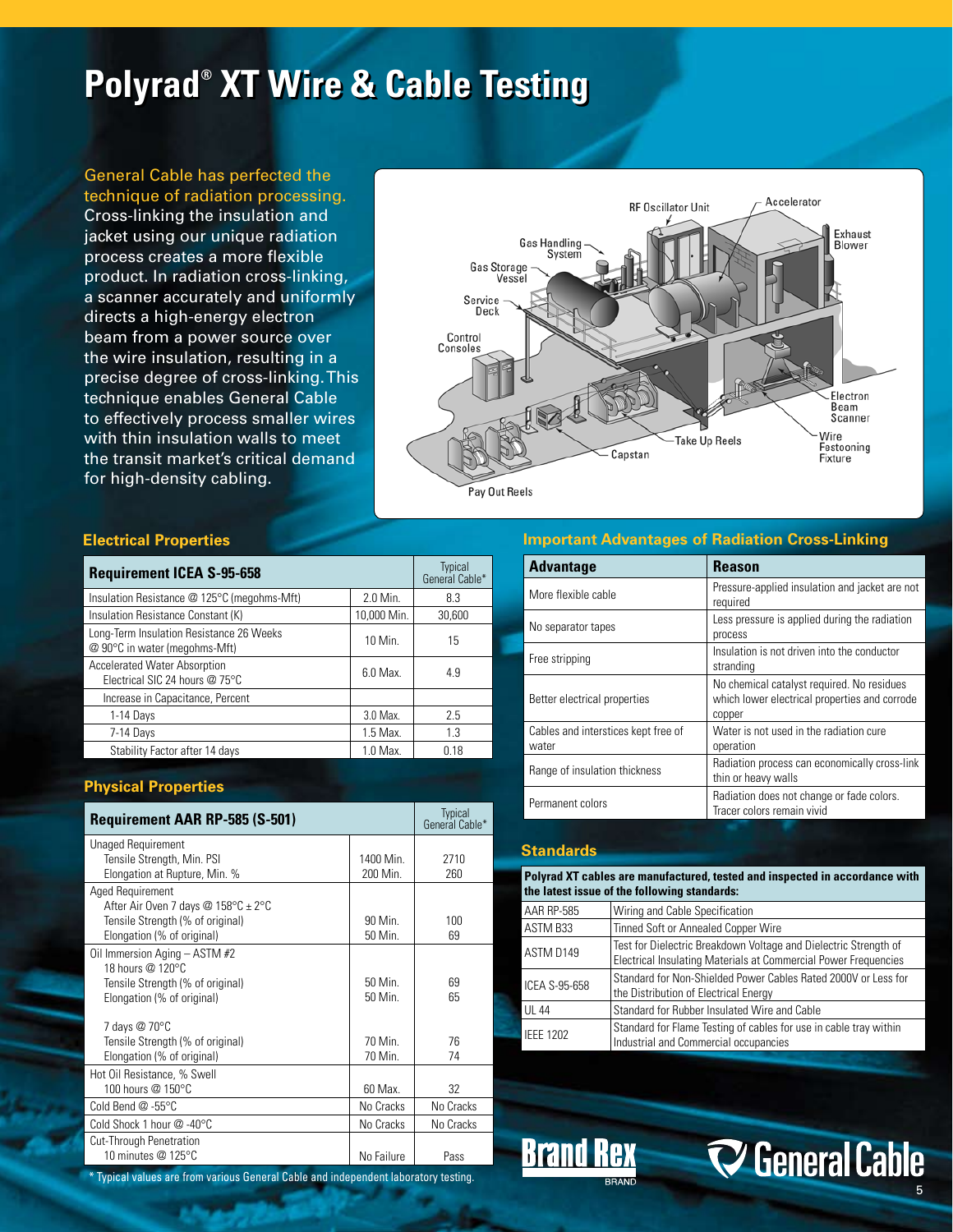# **Polyrad® XT Flexible Wire and Cable**

600V, Single Conductor, Dual Rated – 125°C/110°C

# **Product Construction**

#### **Conductor:**

• 20 AWG thru 1111 kcmil soft annealed tinned copper per ASTM B33, B8 and B172

# **Insulation:**

- Polyrad XT flame-retardant, low-smoke irradiated Cross-Linked Polyolefin (XLPO) **Print:**
- GENERAL CABLE BRAND REX BRAND (WC) POLYRAD XT 125C/110C XXAWG 600V YEAR/ MONTH

#### **Options:**

- Available in multi-conductor constructions
- Class K Stranding
- Available in colors other than dark gray • Cables meeting NYCTA TX Specification available upon request

# **Applications**

- Ideally suited for use where environmental factors require cable characteristics to perform with a high degree of flame-retardancy and excellent moisture-stable electrical values. Where reliability is the major concern and where maximum performance will be demanded
- Engineered and manufactured for both original equipment and retrofit use in power and control circuits, and in motor leads
- Extensively found on all types of heavy- and light- rail cars, rapid transit cars, diesel-electric locomotives, freight cars, wayside equipment and off-road vehicles

## **Features**

- Dual temperature rating at 125ºC/110ºC for long life, higher ampacities and protection from thermal overloads
- Excellent flexibility & free stripping
- Higher ampacities and simplified installations possible due to small outside diameters, flexible stranding and insulation
- Outstanding thermal stability at elevated temperatures
- Maximum flame-retardance and low toxicity
- Excellent low-temperature performance; suitable for installation in sub zero conditions • Extra tough, mechanically rugged irradiated
- thermoset insulation
- Resistant to most oils and chemicals
- Meets cold bend test at –55ºC
- Meets cold impact test at –40ºC

# **Compliances**

# **Industry:**

- AAR S-501/AAR RP-585
- ICEA S-95-658

# **Flame Test:**

- IEEE 1202 (70,000 BTU/hr)
- IEEE 383 (70,000 BTU/hr)
- $\bullet$  VW-1

# **Other:**

- BSS 7239
- SMP 800-C
- ASTM E662
- Meets requirements of 49 CFR Part 238 for flame and smoke requirements

# **Packaging**

• Standard reel put-up





**600 Volt Chart**

| 600 VOLT CHART           |           |                                             |                                                |           |             |                                                         |                                                   |           |                         |       |                           |       |                                                       |       |
|--------------------------|-----------|---------------------------------------------|------------------------------------------------|-----------|-------------|---------------------------------------------------------|---------------------------------------------------|-----------|-------------------------|-------|---------------------------|-------|-------------------------------------------------------|-------|
| CATALOG<br><b>NUMBER</b> |           | CONDUCTOR<br>(AWG/kcmil)<br><b>SIZE AND</b> | <b>NOMINAL</b><br>CONDUCTOR<br><b>DIAMETER</b> |           |             | <b>NOMINAL</b><br><b>INSULATION</b><br><b>THICKNESS</b> | <b>NOMINAL</b><br><b>CABLE</b><br><b>DIAMETER</b> |           | <b>COPPER</b><br>WEIGHT |       | <b>NET CABLE</b><br>WEGHT |       | <b>AMPACITY</b><br>(Free Air 40°C<br><b>Ambient</b> ) |       |
| STOCK*                   | STRANDING |                                             | <b>INCHES</b>                                  | <b>MM</b> | <b>MILS</b> | <b>MM</b>                                               | <b>INCHES</b>                                     | <b>MM</b> | lbs./1000               | ka/km | lbs./1000                 | ka/km | $110^{\circ}$ C                                       | 125°C |
| 315130                   | 20        | 19/32                                       | 0.038                                          | 0.95      | 30          | 0.76                                                    | 0.098                                             | 2.49      | 4                       | 6     | 8                         | 12    | 24                                                    | 26    |
| 280710*                  | 18        | 19/30                                       | 0.048                                          | 1.21      | 30          | 0.76                                                    | 0.108                                             | 2.74      | 6                       | g     | 11                        | 16    | 30                                                    | 32    |
| 280720*                  | 16        | 19/29                                       | 0.054                                          | 1.37      | 30          | 0.76                                                    | በ 114                                             | 2.90      | 8                       | 12    | 13                        | 19    | 35                                                    | 38    |
| 280700*                  | 14        | 19/27                                       | 0.067                                          | 1.70      | 30          | 0.76                                                    | 0.127                                             | 3.23      | 12                      | 18    | 17                        | 25    | 41                                                    | 44    |
| 296420*                  | 12        | 19/25                                       | 0.086                                          | 2.18      | 30          | 0.76                                                    | 0.146                                             | 3.71      | 19                      | 28    | 26                        | 39    | 52                                                    | 56    |
| 303910*                  | 10        | 27/24                                       | 0.117                                          | 2.97      | 30          | 0.76                                                    | 0.177                                             | 4.50      | 34                      | 50    | 42                        | 63    | 73                                                    | 79    |
| 296490                   | 8         | 37/24                                       | 0.135                                          | 3.43      | 45          | 1.14                                                    | 0.225                                             | 5.72      | 47                      | 70    | 61                        | 91    | 85                                                    | 92    |
| 330230*                  | 6         | 61/24                                       | 0.174                                          | 4.42      | 45          | 1.14                                                    | 0.264                                             | 6.71      | 76                      | 114   | 95                        | 142   | 120                                                   | 130   |
| 355320                   | 5         | 91/24                                       | 0.219                                          | 5.56      | 45          | 1.14                                                    | 0.309                                             | 7.85      | 116                     | 173   | 139                       | 207   | 160                                                   | 173   |
| 318420                   | 4         | 105/24                                      | 0.262                                          | 6.65      | 45          | 1.14                                                    | 0.352                                             | 8.94      | 137                     | 204   | 162                       | 241   | 168                                                   | 181   |
| 355330                   | 3         | 125/24                                      | 0.285                                          | 7.24      | 45          | 1.14                                                    | 0.375                                             | 9.53      | 167                     | 249   | 191                       | 284   | 199                                                   | 215   |
| 355340                   | 2         | 150/24                                      | 0.307                                          | 7.80      | 45          | 1.14                                                    | 0.397                                             | 10.08     | 190                     | 283   | 218                       | 325   | 214                                                   | 231   |
| 355350                   | 1         | 225/24                                      | 0.380                                          | 9.65      | 55          | 1.40                                                    | 0.490                                             | 12.45     | 287                     | 427   | 346                       | 515   | 268                                                   | 289   |
| 355360                   | 1/0       | 275/24                                      | 0.410                                          | 10.41     | 55          | 1.40                                                    | 0.520                                             | 13.21     | 351                     | 522   | 414                       | 616   | 304                                                   | 328   |
| 355370                   | 2/0       | 325/24                                      | 0.470                                          | 11.94     | 55          | 1.40                                                    | 0.580                                             | 14.73     | 407                     | 606   | 471                       | 701   | 338                                                   | 364   |
| 355380                   | 3/0       | 450/24                                      | 0.549                                          | 13.94     | 55          | 1.40                                                    | 0.659                                             | 16.74     | 594                     | 884   | 652                       | 970   | 414                                                   | 446   |
| 355390                   | 4/0       | 550/24                                      | 0.593                                          | 15.06     | 55          | 1.40                                                    | 0.703                                             | 17.86     | 696                     | 1036  | 771                       | 1147  | 472                                                   | 509   |
| 355400                   | 262       | 650/24                                      | 0.630                                          | 16.00     | 65          | 1.65                                                    | 0.760                                             | 19.30     | 820                     | 1220  | 913                       | 1359  | 524                                                   | 565   |
| 355410                   | 313       | 775/24                                      | 0.685                                          | 17.40     | 65          | 1.65                                                    | 0.815                                             | 20.70     | 987                     | 1469  | 1089                      | 1621  | 590                                                   | 636   |
| 355420                   | 373       | 925/24                                      | 0.750                                          | 19.05     | 65          | 1.65                                                    | 0.880                                             | 22.35     | 1176                    | 1750  | 1289                      | 1918  | 657                                                   | 708   |
| 355430                   | 444       | 1100/24                                     | 0.820                                          | 20.83     | 65          | 1.65                                                    | 0.950                                             | 24.13     | 1413                    | 2207  | 1537                      | 2287  | 734                                                   | 791   |
| 355440                   | 535       | 1325/24                                     | 0.895                                          | 22.73     | 80          | 2.03                                                    | 1.055                                             | 26.80     | 1697                    | 2525  | 1862                      | 2771  | 828                                                   | 893   |
| 355450                   | 646       | 1600/24                                     | 0.980                                          | 24.89     | 80          | 2.03                                                    | 1.140                                             | 28.96     | 2020                    | 3006  | 2202                      | 3277  | 931                                                   | 1004  |
| 355460                   | 777       | 1925/24                                     | 1.075                                          | 27.31     | 80          | 2.03                                                    | 1.235                                             | 31.37     | 2435                    | 3624  | 2564                      | 3816  | 1047                                                  | 1129  |
| 355470                   | 929       | 2300/24                                     | 1.230                                          | 31.24     | 80          | 2.03                                                    | 1.390                                             | 35.31     | 3117                    | 4638  | 3401                      | 5061  | 1168                                                  | 1259  |
| 355480                   | 1111      | 2750/24                                     | 1.328                                          | 33.73     | 95          | 2.41                                                    | 1.518                                             | 38.56     | 3400                    | 5060  | 3915                      | 5826  | 1254                                                  | 1352  |

Dimensions and weights are nominal; subject to industry tolerances.

Note: At the option of the purchaser, the manufacturer's standard type of stranding will be acceptable providing that the conductor diameter does not exceed the values shown. The total number of wires shall be as specified, plus or minus one percent, except 150/24 which may vary by minus two percent, providing that the conductor diameter does not exceed the values shown.

\*Standard Stock Items

# Polyrad<sup>®</sup> XT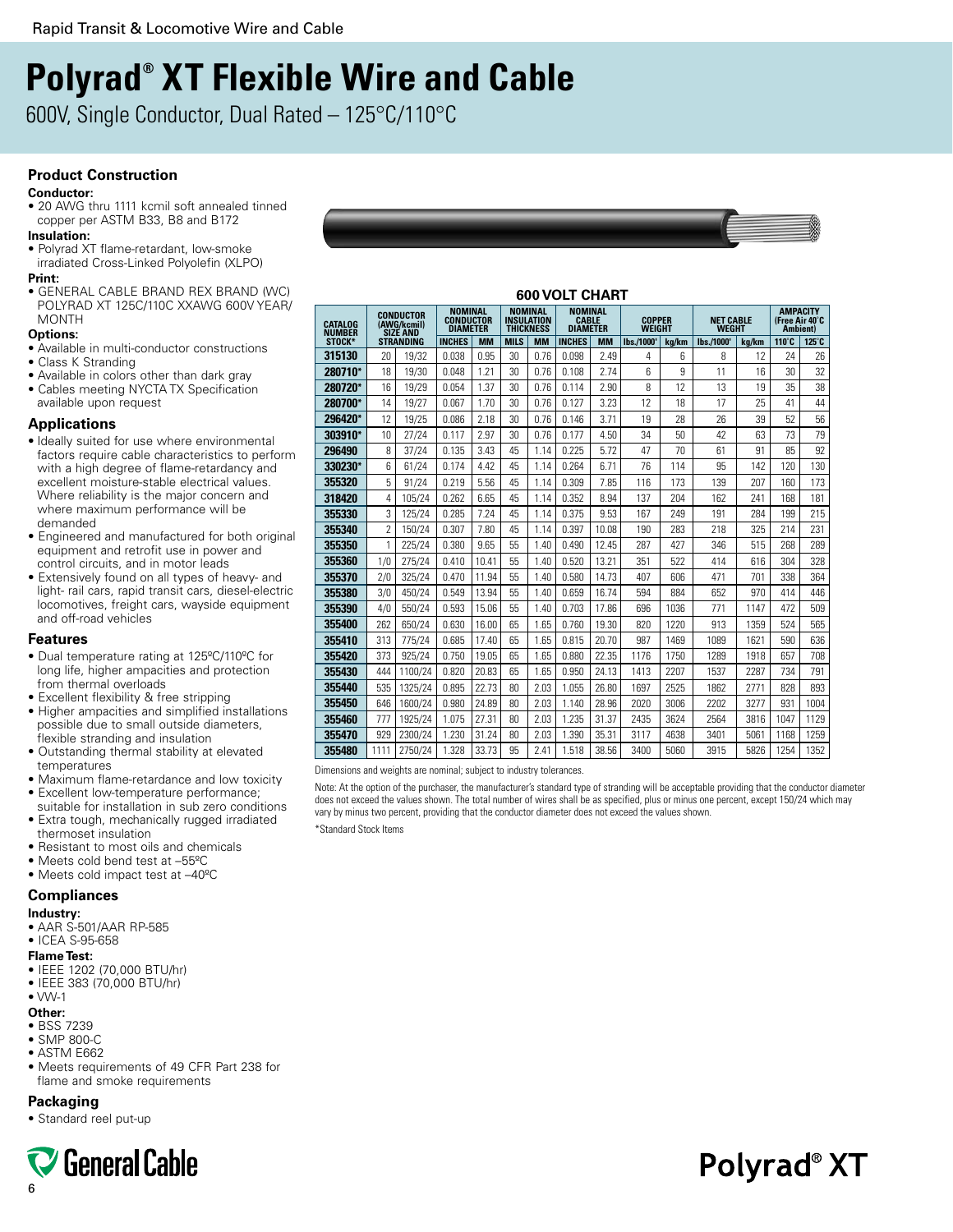# **Polyrad® XT Flexible Wire and Cable**

2000V, Single Conductor, Dual Rated – 125°C/110°C



# **2000 Volt CHART – STANDARD INSULATION THICKNESS**

| CATALOG<br><b>NUMBER</b> |                  | <b>CONDUCTOR</b><br>(AWG/kcmil)<br><b>SIZE AND</b> | <b>NOMINAL</b><br><b>CONDUCTOR</b><br><b>DIAMETER</b> |           |             | <b>NOMINAL</b><br><b>INSULATION</b><br><b>THICKNESS</b> | <b>NOMINAL</b><br><b>CABLE</b><br><b>DIAMETER</b> |           | <b>COPPER</b><br><b>WEGHT</b> |       | <b>NET CABLE</b><br><b>WEGHT</b>                  |       | <b>AMPACITY</b><br>(Free Air 40°C<br>Ambient) |       |
|--------------------------|------------------|----------------------------------------------------|-------------------------------------------------------|-----------|-------------|---------------------------------------------------------|---------------------------------------------------|-----------|-------------------------------|-------|---------------------------------------------------|-------|-----------------------------------------------|-------|
| <b>STOCK*</b>            | <b>STRANDING</b> |                                                    | <b>INCHES</b>                                         | <b>MM</b> | <b>MILS</b> | <b>MM</b>                                               | <b>INCHES</b>                                     | <b>MM</b> | lbs./1000                     | kg/km | lbs./1000                                         | kg/km | $110^{\circ}$ C                               | 125°C |
| 364980                   | 20               | 19/32                                              | 0.038                                                 | 0.95      | 45          | 1.14                                                    | 0.128                                             | 3.25      | 4                             | 6     | 10                                                | 15    | 24                                            | 26    |
| 300620*                  | 18               | 19/30                                              | 0.048                                                 | 1.21      | 45          | 1.14                                                    | 0.138                                             | 3.51      | 6                             | 9     | 14                                                | 21    | 30                                            | 32    |
| 300890*                  | 16               | 19/29                                              | 0.054                                                 | 1.37      | 45          | 1.14                                                    | 0.144                                             | 3.66      | 8                             | 12    | 16                                                | 24    | 35                                            | 38    |
| 280740*                  | 14               | 19/27                                              | 0.067                                                 | 1.70      | 45          | 1.14                                                    | 0.157                                             | 3.99      | 12                            | 18    | 22                                                | 33    | 41                                            | 44    |
| 303480*                  | 12               | 19/25                                              | 0.086                                                 | 2.18      | 45          | 1.14                                                    | 0.176                                             | 4.47      | 19                            | 28    | 31                                                | 46    | 52                                            | 56    |
| 301260*                  | 10               | 27/24                                              | 0.117                                                 | 2.97      | 45          | 1.14                                                    | 0.207                                             | 5.26      | 34                            | 50    | 47                                                | 70    | 73                                            | 79    |
| 269970*                  | 8                | 37/24                                              | 0.135                                                 | 3.43      | 55          | 1.40                                                    | 0.245                                             | 6.22      | 47                            | 70    | 66                                                | 98    | 85                                            | 92    |
| 297970*                  | 6                | 61/24                                              | 0.174                                                 | 4.42      | 55          | 1.40                                                    | 0.284                                             | 6.96      | 76                            | 114   | 100                                               | 149   | 120                                           | 130   |
| 355490                   | 5                | 91/24                                              | 0.219                                                 | 5.56      | 55          | 1.40                                                    | 0.329                                             | 8.36      | 116                           | 173   | 144                                               | 214   | 160                                           | 173   |
| 301270*                  | 4                | 105/24                                             | 0.262                                                 | 6.65      | 55          | 1.40                                                    | 0.372                                             | 9.45      | 137                           | 204   | 169                                               | 252   | 168                                           | 181   |
| 325290                   | 3                | 125/24                                             | 0.285                                                 | 7.24      | 55          | 1.40                                                    | 0.395                                             | 10.03     | 167                           | 249   | 197                                               | 293   | 199                                           | 215   |
| 302440*                  | $\overline{2}$   | 150/24                                             | 0.307                                                 | 7.80      | 55          | 1.40                                                    | 0.417                                             | 10.59     | 190                           | 283   | 226                                               | 336   | 214                                           | 231   |
| 355500*                  | 1                | 225/24                                             | 0.380                                                 | 9.65      | 65          | 1.65                                                    | 0.510                                             | 12.95     | 287                           | 427   | 353                                               | 525   | 268                                           | 289   |
| 296500*                  | 1/0              | 275/24                                             | 0.410                                                 | 10.41     | 65          | 1.65                                                    | 0.540                                             | 13.72     | 351                           | 522   | 420                                               | 625   | 304                                           | 328   |
| 301280                   | 2/0              | 325/24                                             | 0.470                                                 | 11.94     | 65          | 1.65                                                    | 0.600                                             | 15.24     | 407                           | 606   | 481                                               | 716   | 338                                           | 364   |
| 300900*                  | 3/0              | 450/24                                             | 0.549                                                 | 13.94     | 65          | 1.65                                                    | 0.679                                             | 17.25     | 594                           | 884   | 663                                               | 987   | 414                                           | 446   |
| 296510*                  | 4/0              | 550/24                                             | 0.593                                                 | 15.06     | 65          | 1.65                                                    | 0.723                                             | 18.36     | 696                           | 1036  | 792                                               | 1179  | 472                                           | 509   |
| 267040                   | 262              | 650/24                                             | 0.630                                                 | 16.00     | 75          | 1.91                                                    | 0.780                                             | 19.81     | 820                           | 1220  | 931                                               | 1386  | 524                                           | 565   |
| 296520*                  | 313              | 775/24                                             | 0.685                                                 | 17.40     | 75          | 1.91                                                    | 0.835                                             | 21.21     | 987                           | 1469  | 1108                                              | 1649  | 590                                           | 636   |
| 304020                   | 373              | 925/24                                             | 0.750                                                 | 19.05     | 75          | 1.91                                                    | 0.900                                             | 22.86     | 1176                          | 1750  | 1310                                              | 1950  | 657                                           | 708   |
| 300180                   | 444              | 1100/24                                            | 0.820                                                 | 20.83     | 75          | 1.91                                                    | 0.970                                             | 24.64     | 1413                          | 2207  | 1561                                              | 2323  | 734                                           | 791   |
| 263400                   | 535              | 1325/24                                            | 0.895                                                 | 22.73     | 90          | 2.29                                                    | 1.075                                             | 27.31     | 1697                          | 2525  | 1888                                              | 2810  | 828                                           | 893   |
| 355570                   | 646              | 1600/24                                            | 0.980                                                 | 24.89     | 90          | 2.29                                                    | 1.160                                             | 29.46     | 2020                          | 3006  | 2231                                              | 3320  | 931                                           | 1004  |
| 260080                   | 777              | 1925/24                                            | 1.075                                                 | 27.31     | 90          | 2.29                                                    | 1.255                                             | 31.88     | 2435                          | 3624  | 2681                                              | 3990  | 1047                                          | 1129  |
| 355600                   | 929              | 2300/24                                            | 1.230                                                 | 31.24     | 90          | 2.29                                                    | 1.410                                             | 35.81     | 3117                          | 4638  | 3431                                              | 5106  | 1168                                          | 1259  |
| 355620                   | 1111             | 2750/24                                            | 1.328                                                 | 33.73     | 110         | 2.79                                                    | 1.548                                             | 39.32     | 3400                          | 5060  | 3972                                              | 5911  | 1254                                          | 1352  |
|                          |                  |                                                    |                                                       |           |             |                                                         |                                                   |           |                               |       | 2000 VOLT CHART – HEAVY WALL INSULATION THICKNESS |       |                                               |       |
| 355510                   | 4/0              | 550/24                                             | 0.593                                                 | 15.06     | 105         | 2.67                                                    | 0.803                                             | 20.40     | 696                           | 1036  | 837                                               | 1246  | 472                                           | 509   |
| 355520                   | 262              | 650/24                                             | 0.630                                                 | 16.00     | 105         | 2.67                                                    | 0.840                                             | 21.34     | 820                           | 1220  | 969                                               | 1442  | 524                                           | 565   |
| 355530                   | 313              | 775/24                                             | 0.685                                                 | 17.40     | 105         | 2.67                                                    | 0.895                                             | 22.73     | 987                           | 1469  | 1149                                              | 1710  | 590                                           | 636   |
| 355540                   | 373              | 925/24                                             | 0.750                                                 | 19.05     | 105         | 2.67                                                    | 0.960                                             | 24.38     | 1176                          | 1750  | 1353                                              | 2013  | 657                                           | 708   |
| 355550                   | 444              | 1100/24                                            | 0.820                                                 | 20.83     | 105         | 2.67                                                    | 1.030                                             | 26.16     | 1413                          | 2207  | 1607                                              | 2392  | 734                                           | 791   |
| 355560                   | 535              | 1325/24                                            | 0.895                                                 | 22.73     | 120         | 3.05                                                    | 1.135                                             | 28.83     | 1697                          | 2525  | 1946                                              | 2896  | 828                                           | 893   |
| 355580                   | 646              | 1600/24                                            | 0.980                                                 | 24.89     | 120         | 3.05                                                    | 1.220                                             | 30.99     | 2020                          | 3006  | 2285                                              | 3400  | 931                                           | 1004  |
| 355590                   | 777              | 1925/24                                            | 1.075                                                 | 27.31     | 120         | 3.05                                                    | 1.315                                             | 33.40     | 2435                          | 3624  | 2727                                              | 4058  | 1047                                          | 1129  |
| 355610                   | 929              | 2300/24                                            | 1.230                                                 | 31.24     | 120         | 3.05                                                    | 1.470                                             | 37.34     | 3117                          | 4638  | 3539                                              | 5267  | 1168                                          | 1259  |
| 355630                   | 1111             | 2750/24                                            | 1.328                                                 | 33.73     | 120         | 3.05                                                    | 1.568                                             | 39.83     | 3400                          | 5060  | 4011                                              | 5969  | 1254                                          | 1352  |

Dimensions and weights are nominal; subject to industry tolerances.

Note #1: Where additional insulation thickness is desired for added mechanical protection, these values are noted in the second chart. Note #2: At the option of the purchaser, the manufacturer's standard type of stranding will be acceptable providing that the conductor diameter does not exceed the values shown. The total number of wires shall be as specified, plus or minus one percent, except 150/24 which may vary by minus two percent, providing that the conductor diameter does not exceed the values shown. \*Standard Stock Items

# **Polyrad<sup>®</sup> XT**

# **Product Construction**

#### **Conductor:**

• 20 AWG thru 1111 kcmil soft annealed tinned copper per ASTM B33, B8 and B172 **Insulation:**

- Polyrad XT flame-retardant, low-smoke irradiated Cross-Linked Polyolefin (XLPO) **Print:**
- GENERAL CABLE BRAND REX BRAND (WC) POLYRAD XT 125C/110C XXAWG 2000V YEAR/MONTH

# **Options:**

- Class K stranding
- Available in colors other than dark gray
- Cable meeting NYCTA TX specification available upon request

#### **Applications**

- Ideally suited for use where environmental factors require cable characteristics to perform with a high degree of flameretardancy and excellent moisture-stable electrical values. Where reliability is the major concern and where maximum performance will be demanded
- Engineered and manufactured for both original equipment and retrofit use in power and control circuits, and in motor leads
- Extensively found on all types of heavy- and light- rail cars, rapid transit cars, dieselelectric locomotives, freight cars, wayside equipment and off-road vehicles

## **Features**

- Dual temperature rating at 125ºC/110ºC for long life, higher ampacities and protection from thermal overloads
- Excellent flexibility and free stripping • Higher ampacities and simplified
- installations possible due to small outside diameters, flexible stranding and insulation
- Outstanding thermal stability at elevated temperatures
- Maximum flame-retardance and low toxicity • Excellent low-temperature performance;
- suitable for installation in sub zero conditions
- Extra tough, mechanically rugged irradiated thermoset insulation
- Resistant to most oils and chemicals
	- Meets cold bend test at –55ºC
	- Meets cold impact test at –40ºC

## **Compliances**

# **Industry:**

- AAR S-501/AAR RP-585
- ICEA S-95-658

#### **Flame Test:**

- IEEE 1202 (70,000 BTU/hr)
- IEEE 383 (70,000 BTU/hr)
- VW-1

# **Other:**

- BSS 7239
- SMP 800-C
- ASTM E662
- Meets requirements of 49 CFR Part 238 for flame and smoke requirements

#### **Packaging**

• Standard reel put-up

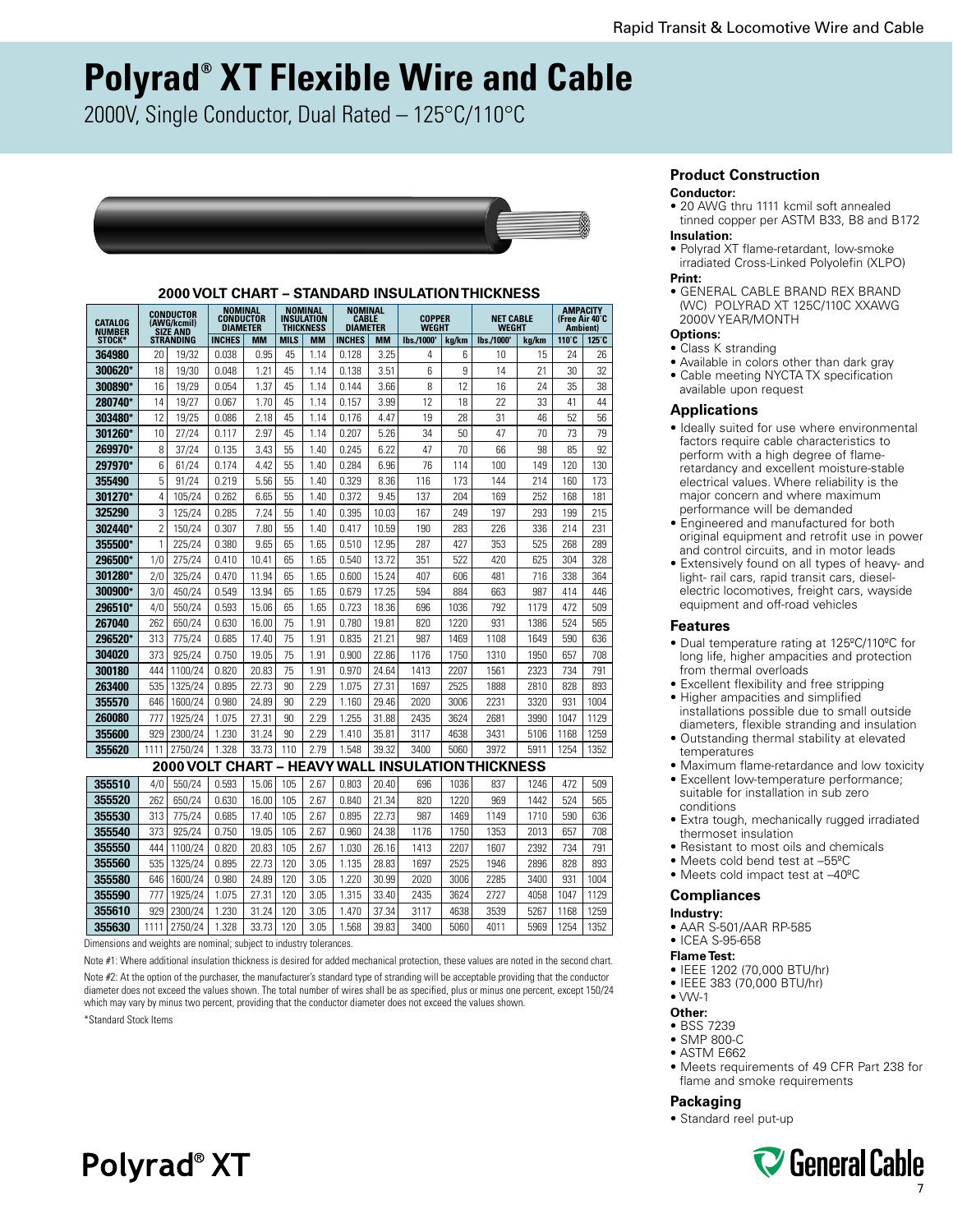# **Polyrad® ULTRA Wire and Cable**

600V, Single Conductor 125°C, Reduced Weight, Smaller Diameter, Dual Wall

Through our wealth of experience in providing effective cabling solutions for challenging and hazardous environments, General Cable responds to yet another industry demand. As developments and opportunities in transit technology drive the adoption of more

sophisticated train networks, available space decreases and becomes more costly. As a result, the transit industry is experiencing an increasing demand for the reduction of both size and weight of cabling systems. Polyrad Ultra wire and cable offers better performance, reduced weight and smaller diameters, defining the next generation of cable, ideal where high-density cabling is required. Polyrad Ultra singles can be designed into multi-conductor constructions that are 600 Volt and rated 125˚C, and are ideal for high-density cabling applications.

# UP TO 33% WEIGHT & SPACE SAVINGS



# **Product Construction**

## **Conductor:**

• 22 AWG thru 10 AWG soft annealed tinned copper per ASTM B33, B8 and B172

# **Dual Insulation:**

- Polyrad Ultra flame-retardant, low-smoke irradiated Cross-Linked Polyolefin (XLPO) • Cross-Linked Fluoropolymer
- 
- **Print:**
- GENERAL CABLE BRAND REX BRAND (WC) POLYRAD ULTRA 125C XXAWG 600V

## **Options:**

- Available in multi-conductor constructions
- Available in colors other than dark gray

# **Applications**

- Ideally suited for use where high-density cabling is required as this cable offers both size and weight advantages
- Engineered and manufactured for both original equipment and retrofit use in electronics equipment
- Utilized where environmental factors require cable characteristics to perform with a high degree of flame-retardancy and excellent moisture-stable electrical values. Where reliability is the major concern and where maximum performance will be demanded
- For use on all types of heavy- and light-rail cars, rapid transit cars and diesel-electric locomotives

# **Features**

- Reduced diameter and lighter-weight transit wire—up to 33% smaller in diameter and lighter in weight than conventional Polyrad XT 600V
- Temperature rating at 125ºC for long life, higher ampacities and protection from thermal overloads
- Higher ampacities and simplified installations possible due to small outside diameters, flexible stranding and insulation
- Outstanding thermal stability at elevated temperatures
- Maximum flame retardance
- Excellent low-temperature performance; suitable for installation in sub-zero conditions
- Extra-tough, mechanically rugged irradiated thermoset insulation
- Resistant to most oils, chemicals and moisture
- Meets cold bend test at –55ºC

# **Compliances**

- **Industry:** • ICEA S-95-658
- UL 44

## **Flame Test:**

- IEEE 1202 (70,000 BTU/hr)
- IEEE 383 (70,000 BTU/hr)
- VW-1
- **Other:**
- BSS 7239
- SMP 800-C
- ASTM E662
- Meets EPA 40 CFR, Part 261 for leachable lead content per TCLP method
- OSHA acceptable

## **Packaging**

• Standard reel put-up

# **600 Volt Chart**

|               | <b>CATALOG</b><br><b>CONDUCTOR (AWG)</b><br><b>SIZE AND STRANDING</b> |       | <b>NOMINAL</b><br><b>CONDUCTOR</b><br><b>DIAMETER</b> |           | <b>NOMINAL</b><br><b>INSULATION</b><br>THICKNESS |           |             | <b>NOMINAL</b><br><b>JACKET</b><br>THICKNESS |               | <b>NOMINAL</b><br><b>CABLE</b><br><b>DIAMETER</b> |            | <b>COPPER</b><br><b>WEIGHT</b> |             | <b>NET CABLE</b><br><b>WEIGHT</b> |  |
|---------------|-----------------------------------------------------------------------|-------|-------------------------------------------------------|-----------|--------------------------------------------------|-----------|-------------|----------------------------------------------|---------------|---------------------------------------------------|------------|--------------------------------|-------------|-----------------------------------|--|
| <b>NUMBER</b> |                                                                       |       | <b>INCHES</b>                                         | <b>MM</b> | <b>MILS</b>                                      | <b>MM</b> | <b>MILS</b> | <b>MM</b>                                    | <b>INCHES</b> | <b>MM</b>                                         | lbs./1000' | ka/km                          | lbs./1000'  | kg/km                             |  |
| 369550        | 22                                                                    | 19/34 | 0.030                                                 | 0.76      | 10                                               | 0.254     | h           | 0.127                                        | 0.060         | .53                                               |            |                                |             | 6                                 |  |
| 369560        | 20                                                                    | 19/32 | 0.038                                                 | 0.97      | 10                                               | 0.524     | 5           | 0.127                                        | 0.068         | 1.73                                              | 4          |                                | $\sim$<br>h | 9                                 |  |
| 369570        | 18                                                                    | 19/30 | 0.048                                                 | 1.22      | 10                                               | 0.254     | h           | 0.127                                        | 0.078         | .98                                               | 6          |                                |             | 12                                |  |
| 369580        | 16                                                                    | 19/29 | 0.054                                                 | 37، ا     | 10                                               | 0.254     | 5           | 0.127                                        | 0.084         | 2.13                                              | 8          | 12                             | 10          | 15                                |  |
| 369590        | 14                                                                    | 19/27 | 0.067                                                 | 1.70      | 10                                               | 0.254     | 5           | 0.127                                        | 0.097         | 2.46                                              | 12         | 18                             | 15          | 22                                |  |
| 369600        | 12                                                                    | 19/25 | 0.086                                                 | 2.18      | 10                                               | 0.254     | 5           | 0.127                                        | 0.116         | 2.95                                              | 19         | 28                             | 23          | 34                                |  |
| 369610        | 10                                                                    | 27/24 | 0.117                                                 | 2.97      | 10                                               | 0.254     | h           | 0.127                                        | 0.150         | 3.81                                              | 34         | 51                             | 38          | 57                                |  |

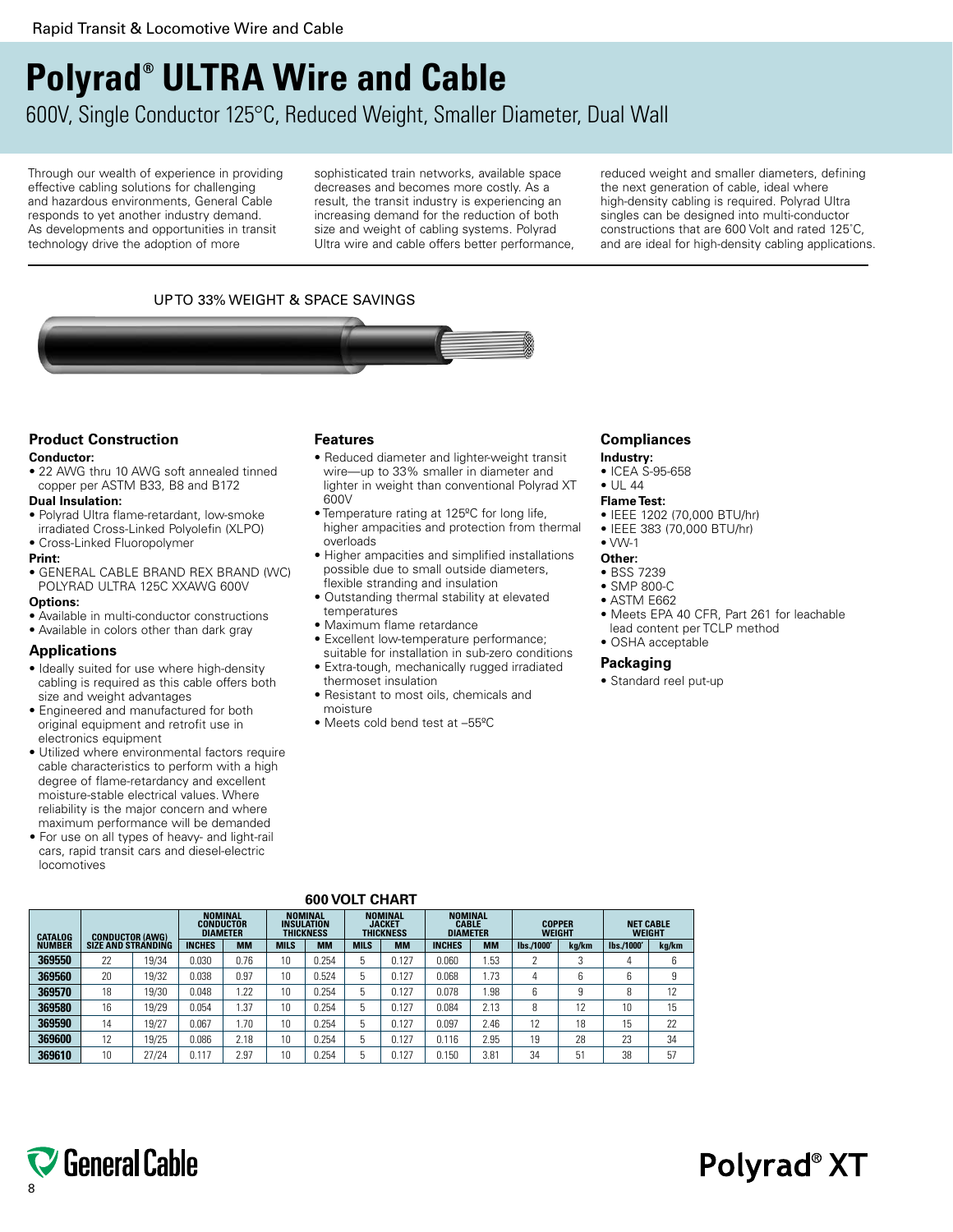# **Super Vu-Tron® Diesel Locomotive Cable<sup>(1)</sup>**

90°C 2000 Volt DLO, UL RHH/RHW 600 Volts, CSA R90, 1000 Volt



# **Product Construction**

## **Conductor:**

• 10 AWG through 777.7 kcmil stranded tinned annealed bare copper per AAR 589

# **Insulation:**

• Premium grade 90ºC EPDM

# **Jacket:**

• Chlorinated polyethylene (CPE), Black

# **Jacket Marking:**

- SIZES 10 THROUGH 1 CAROL SUPER VU-TRON (SIZE) (STRANDING) 90ºC DLO 2000 VOLTS P-7K-123040 MSHA CSA R90 1000V (UL) RHH or RHW 600 VOLTS
- SIZES 1/0 THROUGH 646.4 CAROL SUPER VU-TRON (SIZE) 90ºC DLO 2000 VOLTS P-7K-123040 MSHA CSA R90 1000V (-40ºC) FT-1 – (UL) RHH or RHW 600 VOLTS SUNLIGHT RESISTANT FOR CT USE
- SIZE 777.7 KCMIL ONLY CAROL SUPER VU-TRON E194120 C(UL) TYPE RHW-2 2KV VW-1 FOR CT USE TYPE DLO 2000V 90˚C P-102099 MSHA

Note: 535.3 and 646.4 kcmil marked (UL) RHH OR RHW 2000 VOLTS

# **Applications**

- Super Vu-Tron DLO provides maximum performance. Tough enough to withstand daily abuse, temperature extremes and high-stress industrial environments
- Diesel electric locomotives
- For applications where flexible power leads must be installed in conduit or raceway
- Motor leads

# **Features**

- 90ºC temperature rating
- Excellent impact and abrasion resistance
- Resists oils, acids, alkalies, heat and flame
- Flexible tinned copper stranding

# **Industry Approvals**

- UL Listed
- Accepted by MSHA for listing as flameresistant
- CSA R90
- RoHS Compliant

# **Packaging**

• Lengths cut to order

| <b>CATALOG</b> | (AWG/kcmil) | <b>COND</b>   |               | <b>NOMINAL INS.</b><br><b>THICKNESS</b> |               | <b>NOM. JACKET</b><br><b>THICKNESS</b> | <b>NOMINAL O.D.</b> | APPROX.<br><b>NET WT.</b> |                  |
|----------------|-------------|---------------|---------------|-----------------------------------------|---------------|----------------------------------------|---------------------|---------------------------|------------------|
| <b>NUMBER</b>  | <b>SİZE</b> | <b>STRAND</b> | <b>INCHES</b> | <b>MM</b>                               | <b>INCHES</b> | <b>MM</b>                              | <b>INCHES</b>       | <b>MM</b>                 | $LBS/M'{}^{(2)}$ |
| 81910          | 10          | 27/24         | 0.045         | 1.14                                    | .020          | 0.51                                   | 0.26                | 6.60                      | 60               |
| 81908          | 8           | 37/24         | 0.060         | 1.52                                    | .030          | 0.76                                   | 0.34                | 8.64                      | 95               |
| 81906          | 6           | 61/24         | 0.060         | 1.52                                    | .030          | 0.76                                   | 0.40                | 10.16                     | 145              |
| 81904          | 4           | 105/24        | 0.060         | 1.52                                    | .030          | 0.76                                   | 0.46                | 11.68                     | 205              |
| 81902          | 2           | 154/24        | 0.060         | 1.52                                    | .030          | 0.76                                   | 0.52                | 13.21                     | 295              |
| 81901          | 1           | 224/24        | 0.080         | 2.03                                    | .045          | 1.14                                   | 0.65                | 16.51                     | 440              |
| 81911          | 1/0         | 280/24        | 0.080         | 2.03                                    | .045          | 1.14                                   | 0.69                | 17.53                     | 515              |
| 81920          | 2/0         | 329/24        | 0.080         | 2.03                                    | .045          | 1.14                                   | 0.73                | 18.54                     | 580              |
| 81930          | 3/0         | 456/24        | 0.080         | 2.03                                    | .045          | 1.14                                   | 0.81                | 20.57                     | 770              |
| 81940          | 4/0         | 551/24        | 0.080         | 2.03                                    | .045          | 1.14                                   | 0.87                | 22.10                     | 930              |
| 81926          | 262.6       | 646/24        | 0.095         | 2.41                                    | .065          | 1.65                                   | 1.00                | 25.40                     | 1130             |
| 81931          | 313.3       | 777/24        | 0.095         | 2.41                                    | .065          | 1.65                                   | 1.06                | 26.92                     | 1295             |
| 81937          | 373.7       | 925/24        | 0.095         | 2.41                                    | .065          | 1.65                                   | 1.10                | 27.94                     | 1545             |
| 81944          | 444.4       | 1110/24       | 0.095         | 2.41                                    | .065          | 1.65                                   | 1.23                | 31.24                     | 1820             |
| 81953(1)       | 535.3       | 1332/24       | 0.120         | 3.05                                    | .065          | 1.65                                   | 1.34                | 34.04                     | 2195             |
| 81964(1)       | 646.4       | 1600/24       | 0.120         | 3.05                                    | .065          | 1.65                                   | 1.45                | 36.83                     | 2560             |
| 81977          | 777.7       | 1924/24       | 0.120         | 3.05                                    | .065          | 1.65                                   | 1.50                | 38.10                     | 3050             |

# **dlo – 2000 volts – ep/cpe**

(1) (UL) RHH/RHW 2000 Volts

(2) Actual shipping weight may vary.



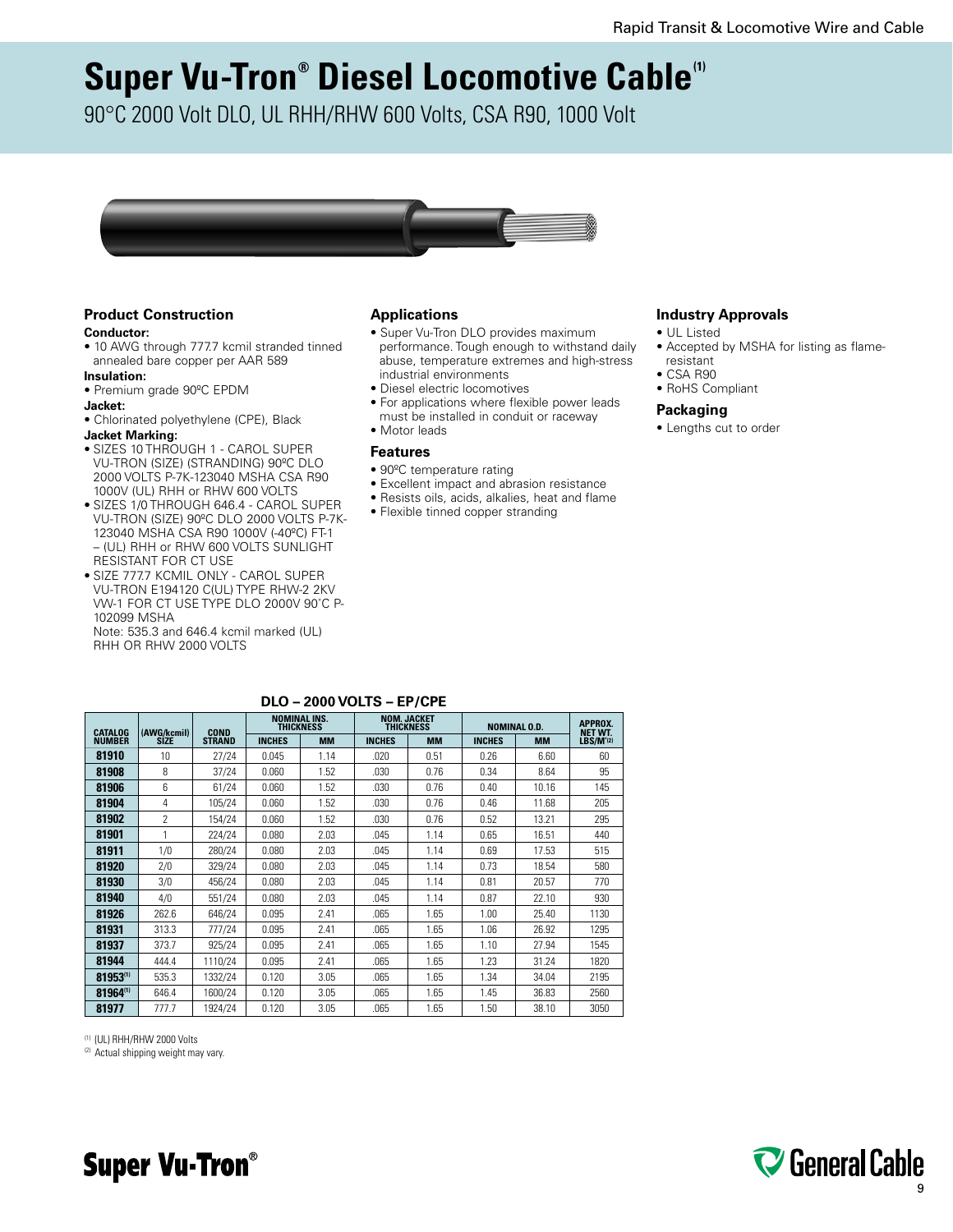# **Electronically Controlled Pneumatic (ECP) Brake Cable**

600V, Two Conductor



# **Product Construction**

### **Conductor:**

- 8 AWG soft annealed tinned copper per ASTM B33
- **Insulation:** • Cross-Linked Polyolefin (XLPO) - 125°C

# **Shield:**

- 34 AWG tinned copper braid with drain wire **Jacket:**
- Arctic-grade, heavy-duty reinforced Neoprene **Optional Armor:**
- Galvanized steel or aluminum

#### **Print:**

• AAR ECP BRAKE CABLE S-4210 GENERAL CABLE BRAND REX BRAND (WC) T-75128 2/C 8 AWG 600V

# **Applications**

- Designed specifically for installation both under and between freight cars
- Meets all AAR specification S-4210 requirements

# **Features**

- 125ºC rated cross-linked polyolefin (XLPO) insulation allows for routing through higher temperature areas. Insulation is also flexible and free stripping
- Tinned copper braided shield designed for significant EMI/RFI reduction
- Arctic-grade, heavy-duty reinforced Neoprene jacket offers the lowest diameter for easier conduit pull and can be used in a ¾" conduit in lieu of 1". Excellent low-temperature performance suitable for installation in subzero conditions. Tough mechanical properties
- Optional galvanized or aluminum armor over the cable jacket allows for conduit-free installations providing significant installed cost savings
- Temperature range of -45ºC to +100ºC
- Available in assemblies/cut-to-lengths/ termination

# **Compliances**

#### **Industry:** • AAR S-4210

# **Flame Test:**

- IEEE 1202 (70,000 BTU/hr)
- IEEE 383 (70,000 BTU/hr)
- $\bullet$  VW-1

## **Other:**

- Meets EPA 40 CFR, Part 261 for leachable lead content per TCLP method • OSHA acceptable
- 

# **Packaging**

• Material cut to length and shipped out on non-returnable wooden reels

|  |  | <b>ECP BRAKE CABLE</b> |
|--|--|------------------------|
|--|--|------------------------|

|                     | <b>CATALOG</b><br><b>NUMBER OF</b><br><b>CONDUCTOR (AWG)</b> |  | <b>INSULATION</b>  | <b>NOMINAL</b><br>THICKNESS | <b>JACKET</b><br><b>THICKNESS</b> | <b>NOMINAL</b> | <b>CABLE</b> | <b>NOMINAL</b><br><b>DIAMETER</b> | <b>NET CABLE</b><br><b>WEIGHT</b> |            |       |
|---------------------|--------------------------------------------------------------|--|--------------------|-----------------------------|-----------------------------------|----------------|--------------|-----------------------------------|-----------------------------------|------------|-------|
| <b>NUMBER</b>       | <b>CONDUCTORS</b>                                            |  | SIZE AND STRANDING |                             | <b>MM</b>                         | <b>MILS</b>    | <b>MM</b>    | <b>INCHES</b>                     | <b>MM</b>                         | lbs./1000' | kg/km |
| 282400              |                                                              |  | 37/24              | 40                          | .02                               | 100            | 2.54         | 0.725                             | 18.42                             | 334        | 497   |
| 287940<br>(ARMORED) |                                                              |  | 37/24              | 40                          | 1.02                              | 100            | 2.54         | 0.925                             | 23.50                             | 624        | 930   |

# **Category 5 Shielded Cable**

Four Pair, 24 AWG



# **Product Construction**

# **Conductor:**

- 4 pair, 24 AWG 7/32 tinned copper: O.D.: .024" nom. **Insulation:**
- Polyolefin: O.D.: .047" nom.

# **Pairs:**

- Two conductors twisted together (each pair twisted with a different lay length)
- Color Code:
	- P1: White/Blue, Blue
		- P3: White/Green, Green
		- P2: White/Orange, Orange P4: White/Brown, Brown
- **Binding:**
- Polyester tape, 25% min. lap.

## **Inner Shield:**

• Aluminum/Polyester tape, 100% coverage

**General Cable** 

## **Outer Shield:**

• Tinned copper braid, 65% coverage

# **Jacket:**

• Polyrad XT flame-retardant, low-smoke, irradiated Cross-linked Polyolefin (XLPO), .025" nom. wall, Dark Gray: O.D.: .285" nom. **Print:**

- Including but not limited to: GENERAL CABLE (F) LO24P0045664 4PR/24 AWG SFTP CAT5 PATCH AAAAA\* MO/YR\*\* XXXXXX FT\*\*\*
- \*Order Number \*\*Date \*\*\*Footage Markings every 2 ft

# **Applications**

- For high speed data transmission. Tested to 100 MHz.
- Category 5 construction is suitable for use in transit applications with flexible stranding, overall shield and a Polyrad XT jacket.

# **Features**

•Meets Category 5 electricals

# **Compliances**

# **Industry:**

• TIA/EIA-568-B.2 Patch

# **Flame Tests:**

• 49 CFR Part 238 Appendix B for low voltage wire and cable

# **Other**

- BSS 7239
- ASTM E662
- Meets requirements of 49 CFR Part 238 Appendix B for flame and smoke requirements

# **Catalog Number**

• LO24P0045664

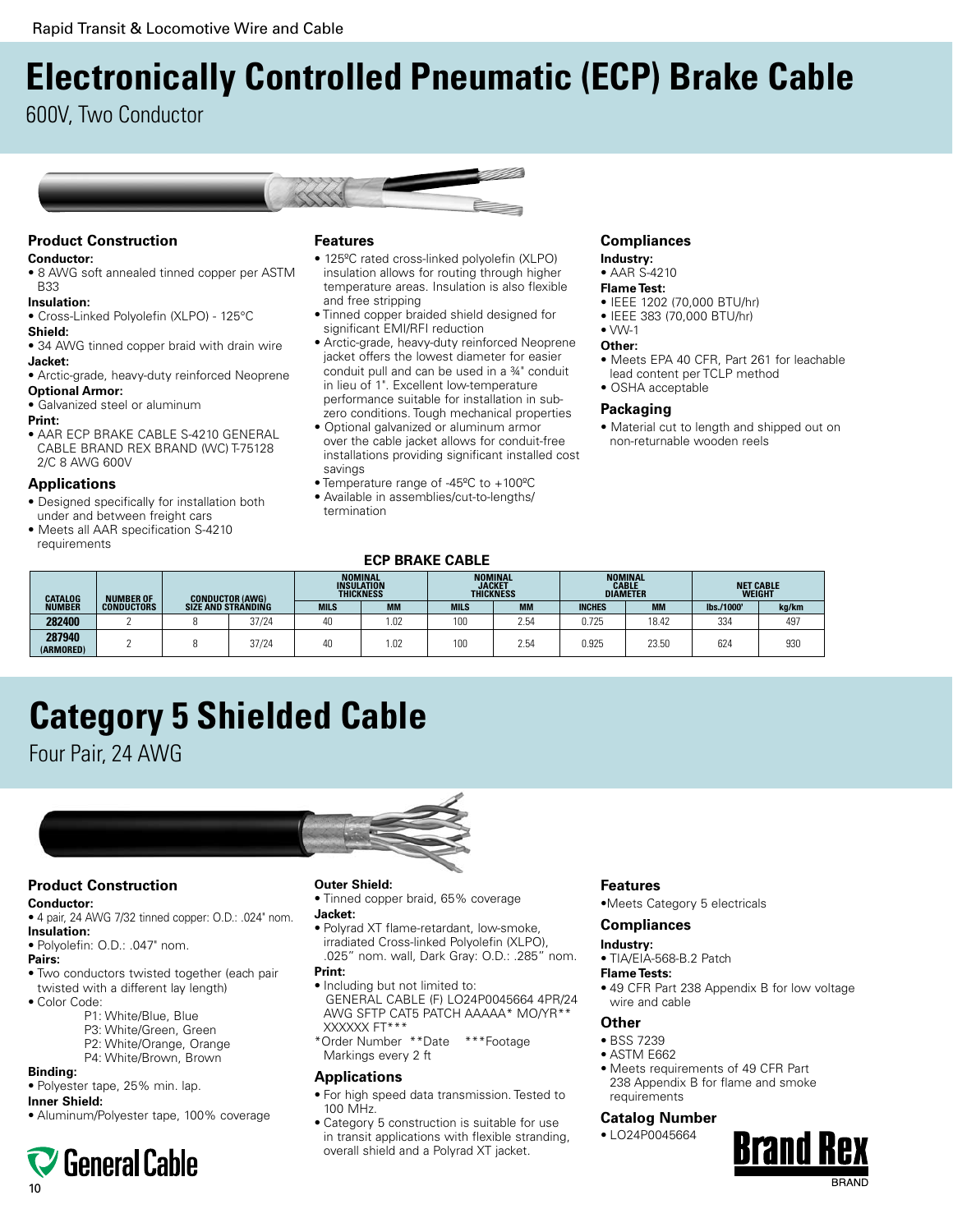# **TRANSPOWER Head-End Power (HEP) Cable**

600V, Single Conductor, 4/0 AWG



#### **CATALOG NUMBER 650870.00.77**

# **Product Construction**

# **Conductor:**

# • 4/0 AWG 5320/34 rope bare copper

# **Insulation:**

• Thermoplastic Elastomer (TPE)—.060" nominal wall

# **Jacket:**

• Reinforced Neoprene, .085" nominal wall black; 0.885" +/- 0.030" O.D.

# **Print:**

• GENERAL CABLE BRAND REX BRAND (WC) 600V 4/0 AWG

# **Cable Weight:**

• 872 lbs/1000 ft net

# **Applications**

- Head-End Power Cable used in jumper assemblies locomotive-to-locomotive, locomotive-to-car and car-to-car for transmission of 480V, 3 phase 50/60 Hz
- Designed for heavy-duty service where severe flexing is encountered

# **Features**

- Rated at 600V
- Normal operating temperature: +90˚C to -55˚C
- Extreme temperature resistance during
- molding operation: 375˚F
- Excellent flexibility; withstands continuous vibrations
- Outstanding resistance to moisture, oils and fluids, abrasion, tearing, compression, ozone, sunlight, flame and heat
- Bend radius: 3.5" min. per ICEA S-19-81
- Ampacity: 400 Amps @ 30˚C

# **Industry Compliances**

- Amtrak Specification: D-77-24
- ASTM B3
- ASTM B172
- UL Standard 62
- ICEA S-95-658/NEMA WC 70 (formerly ICEA S-19-81)

# **TRANSPOWER Head-End Power (HEP) Cable**

600V, Three Conductor, 10 AWG



# **Product Construction**

# **Conductor:**

• 10 AWG 259/34 tinned copper

#### **Insulation:**

- Thermoplastic Elastomer (TPE)—.047" nominal wall
- Color-code: Black, White, Red

#### **Cable Core:**

• Three (3) conductors and fillers cabled together with a left-hand lay

#### **Binder:**

• Polyester tape helically applied with a 25% minimum overlap

# **Jacket:**

• Neoprene, .093" nominal wall—black; 0.685" +/- 0.015" O.D.

#### **Print:**

• GENERAL CABLE BRAND REX BRAND (WC) 600 VOLT TRANSPOWER 3/C 10 AWG

# **Cable Weight:**

• 338 lbs/1000 ft net



## **Applications**

- Head-End Power cable used in jumper assemblies locomotive-to-locomotive, locomotive-to-car and car-to-car for transmission of 480V, 3 phase 50/60 Hz
- Designed for heavy-duty service where severe flexing is encountered

## **Features**

- Rated at 600V
- Normal operating temperature: +90˚C to -55˚C
- Extreme temperature resistance during
- molding operation: 375˚F • Excellent flexibility; withstands continuous vibrations
- Outstanding resistance to moisture, oils and fluids, abrasion, tearing, compression, ozone, sunlight, flame and heat

# **Industry Compliances**

- Amtrak Specification: D-77-24
- ASTM B3

# • ASTM B172

- UL Standard 62
- ICEA S-95-658/NEMA WC 70 (formerly ICEA S-19-81)